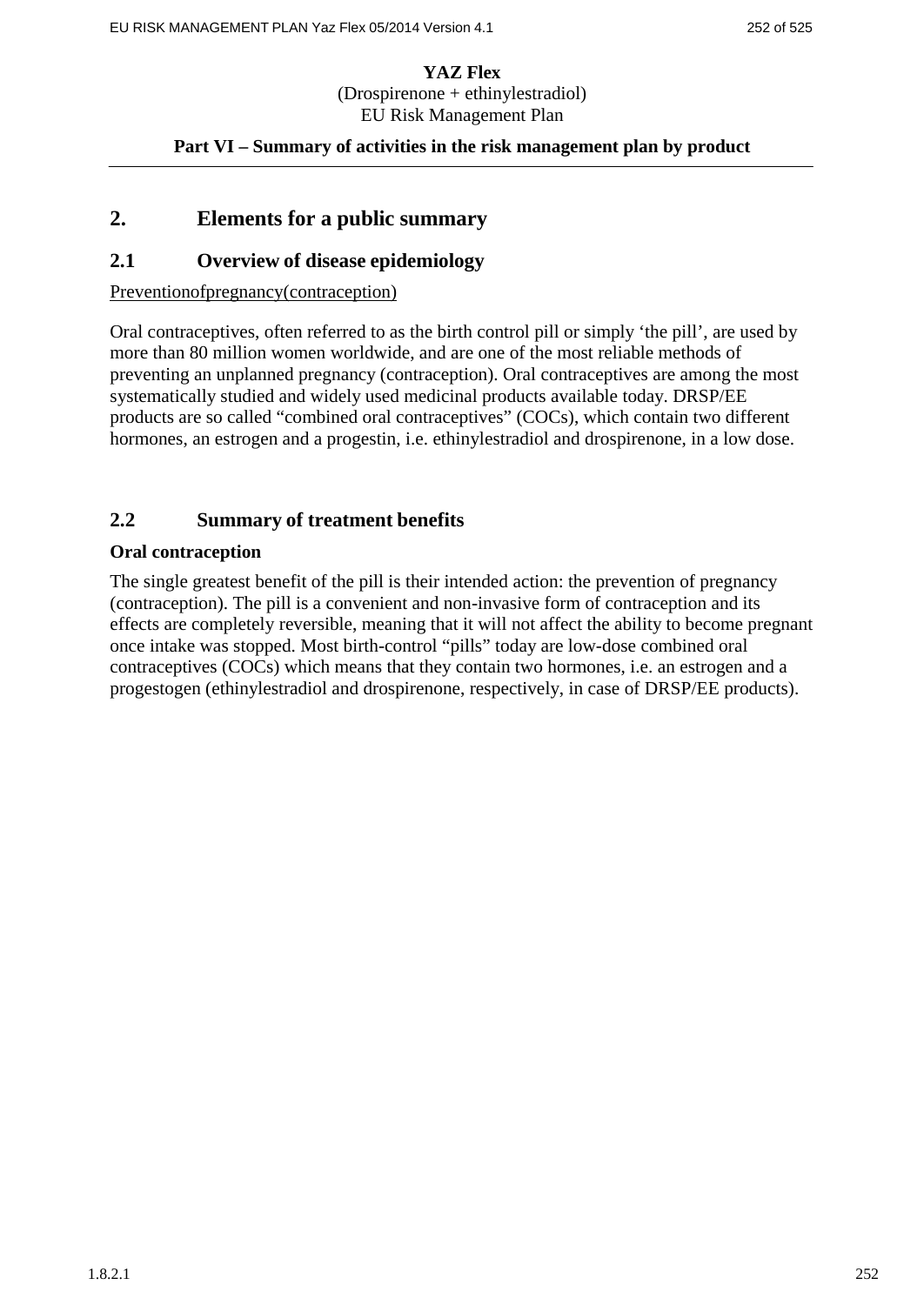# **Part VI – Summary of activities in the risk management plan by product**

The hormones in the combined pill work in three different ways to prevent pregnancy: they prevent the ovaries from releasing an egg (a process known as ovulation); they thicken the mucus in the cervix making it more difficult for sperm to enter the womb (the uterus); and they make the lining of the womb thinner, preventing implantation of a fertilized egg. The combined effects make it one of the most reliable methods of contraception. When taken COCs consistently and correctly (under conditions of perfect use), COCs have a failure rate of  $\leq$ 1% per year. This means that one women (or even less) out of 100 women have become pregnant despite using a COC over a 12-month period, and is also referred to as the "Pearl Index". Only sterilization and long-acting reversible contraceptives, such as intrauterine systems and implants, demonstrate slightly better rates for prevention of pregnancy.

It is a well-recognized fact that all approved COCs reliably prevent pregnancy if taken regularly; those with 20 μg estrogen are as effective as those with higher doses.

For the DRSP/EE products the high contraceptive effectiveness has been proven in many studies specifically conducted for this purpose (Pearl Index studies). The reliable contraceptive effect was also shown in real-life studies performed with YAZ and Yasmin. In one study it was observed that shortening the pill-free interval (4 days with YAZ compared to 7 days with Yasmin) further improves contraceptive effectiveness in all age groups.

# **2.3 Unknowns relating to treatment benefits**

The clinical studies performed in the development of DRSP/EE products did not reveal any differences in the effectiveness in pregnancy prevention related to race, ethnic origin, or age of the patients involved in these studies. There is no evidence that there are any undetected patient groups that would not benefit from the use of DRSP/EE products.

# **2.4 Summary of safety concerns**

| <b>Risk</b>                                            | What is known                                                                                                                                                                                                                                                                                                                                                                                                                  | <b>Preventability</b>                                                                                                                                                                                                                                    |
|--------------------------------------------------------|--------------------------------------------------------------------------------------------------------------------------------------------------------------------------------------------------------------------------------------------------------------------------------------------------------------------------------------------------------------------------------------------------------------------------------|----------------------------------------------------------------------------------------------------------------------------------------------------------------------------------------------------------------------------------------------------------|
| <b>Blood clots</b><br>(thromboembolic<br>events [TEE]) | A thrombosis is the formation of a blood clot,<br>which may block a blood vessel.<br>A thrombosis sometimes occurs in the deep<br>veins of the legs (deep venous thrombosis).<br>Venous thromboembolism (VTE) can develop<br>whether or not you are taking the pill. It can<br>also happen if you become pregnant. If a blood<br>clot breaks away from the vein where it has<br>formed, it may reach and block the arteries of | Control for higher risk of a<br>thrombosis due to a<br>combination of risk factors<br>or perhaps one very<br>strong risk factor. In the<br>case of a combination of<br>factors the risk may be<br>higher than simply adding<br>two individual risks. The |
|                                                        | the lungs, causing a so-called "pulmonary<br>embolism". Blood clots can also occur very<br>rarely in the blood vessels of the heart<br>(causing a heart attack). Blood clots or a                                                                                                                                                                                                                                              | benefit-risk assessment<br>for the respective woman<br>has to be taken into<br>account when considering                                                                                                                                                  |

#### **Important identified risks**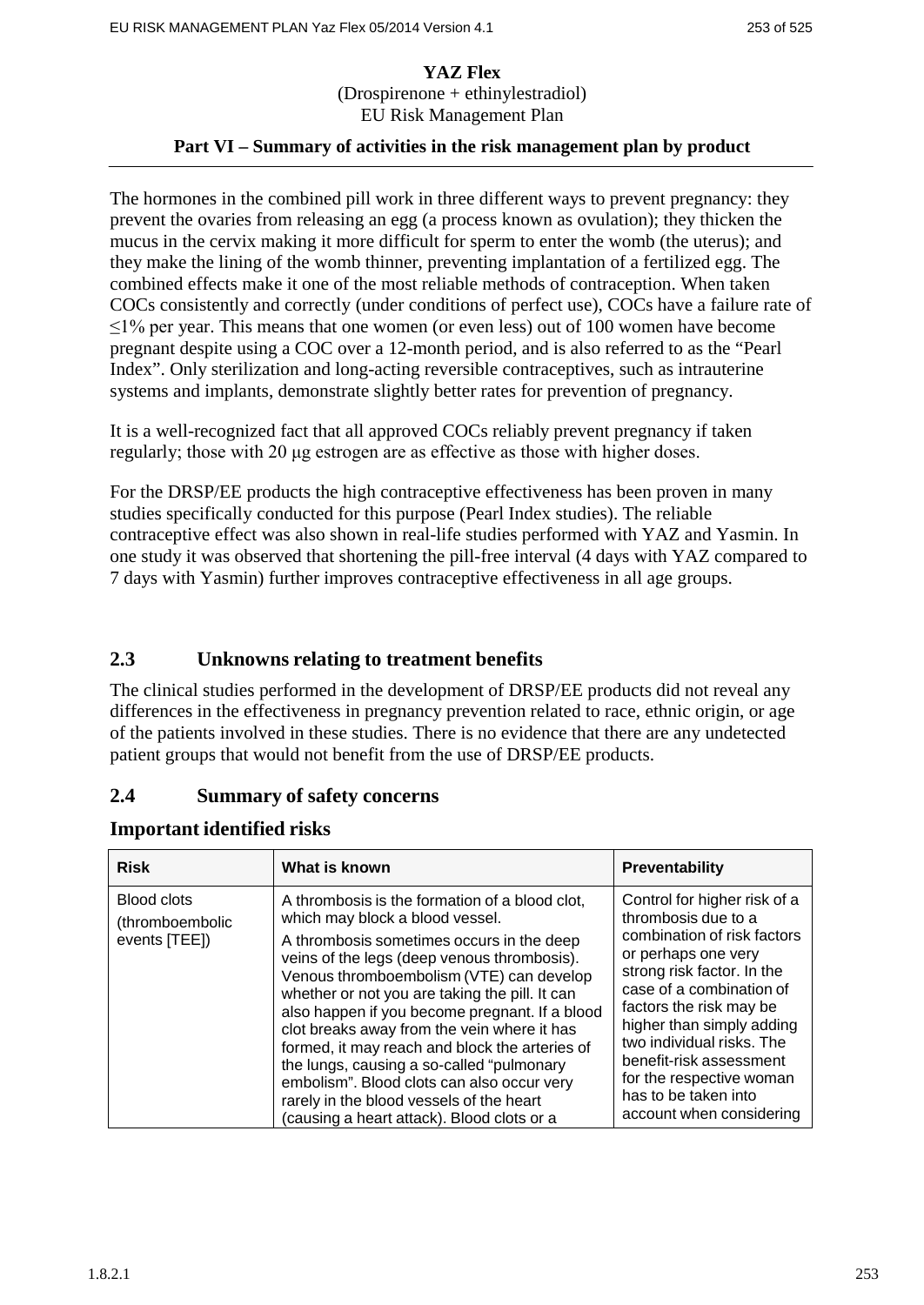# **Part VI – Summary of activities in the risk management plan by product**

| Risk                                                              | What is known                                                                                                                                                                                                                                                                                                                                                                                                                                                                                                                          | <b>Preventability</b>                                                                                                                                                                                                    |  |
|-------------------------------------------------------------------|----------------------------------------------------------------------------------------------------------------------------------------------------------------------------------------------------------------------------------------------------------------------------------------------------------------------------------------------------------------------------------------------------------------------------------------------------------------------------------------------------------------------------------------|--------------------------------------------------------------------------------------------------------------------------------------------------------------------------------------------------------------------------|--|
|                                                                   | ruptured blood vessel in the brain may cause a<br>stroke. Taking DRSP/EE slightly increases the<br>risk of having a blood clot (called a<br>thrombosis). A full recovery is not always<br>made and in 1-2% of cases, it can be fatal.                                                                                                                                                                                                                                                                                                  | the prescription of a YAZ<br>family product.                                                                                                                                                                             |  |
| Liver and bile ducts<br>disorders<br>(hepatobiliary<br>disorders) | Asymptomatic elevations of transaminases are<br>the common manifestations of liver function<br>disturbances. Liver and bile duct disorders are<br>considered a class effect of preparations which<br>combine two different female hormones, so-<br>called estrogens and progestogens, such as<br>DRSP/EE or any other contraceptive pill.<br>Severe liver damage remains rare. Studies<br>showed that the risk of acute liver damage<br>associated with DRSP/EE use is not<br>substantially higher than for any contraceptive<br>pill. | Patients who have (or<br>have had) liver disease<br>(symptoms of which may<br>be yellowing of the skin or<br>itching over the whole<br>body) and whose liver is<br>still not working normally<br>should not use DRSP/EE. |  |

# **Important potential risks**

| <b>Risk</b>                                                             | What is known (including reason why it is considered a potential risk)                                                                                                                                                                                                                                                                                                                                                                                                                                                                                                                                                                                                                          |  |  |
|-------------------------------------------------------------------------|-------------------------------------------------------------------------------------------------------------------------------------------------------------------------------------------------------------------------------------------------------------------------------------------------------------------------------------------------------------------------------------------------------------------------------------------------------------------------------------------------------------------------------------------------------------------------------------------------------------------------------------------------------------------------------------------------|--|--|
| Effect on hereditary<br>angioedema                                      | Some people inherit a tendency to develop episodes of angioedema, but it<br>is uncommon. Women are affected more often than men. Preparations<br>which combine two different female hormones, so-called estrogens and<br>progestogens, such as DRSP/EE or any contraceptive pill, have been<br>associated with an effect on hereditary angioedema. It is not known how<br>estrogens influence the occurrence of angioedema. In patients with<br>hereditary angioedema, the exacerbation of hereditary angioedema is<br>potentially life-threatening.                                                                                                                                            |  |  |
| Pancreatitis (in<br>patients with high<br>levels of lipids in<br>blood) | In women on the preparations which combine two different female<br>hormones, so-called estrogens and progestogens, such as DRSP/EE or<br>any contraceptive pill, severe hypertriglyceridemia (high levels of lipids in<br>blood) may be a risk factor for developing acute pancreatitis. Avoiding the<br>prescription of DRSP/EE to women with pre-existing severe high levels of<br>lipids in blood and close monitoring of women with moderately increased<br>blood lipids levels can be assumed to be adequate strategies to prevent the<br>occurrence of hypertriglyceridemia-associated pancreatitis.                                                                                      |  |  |
| Breast cancer                                                           | Breast cancer is considered a class effect of preparations which combine two<br>different female hormones, so-called estrogens and progestogens, such as<br>DRSP/EE or any contraceptive pill. Breast cancer has been observed slightly<br>more often in women using combined pills, but it is not known whether this is<br>caused by the treatment itself. For example, it may be that more tumors are<br>detected in women on combined pills because they are examined by their<br>doctor more often. In studies it has been shown that gradually less breast<br>tumors are detected after stopping the combined hormonal contraceptive.<br>Breast cancer may be life-threatening or may have |  |  |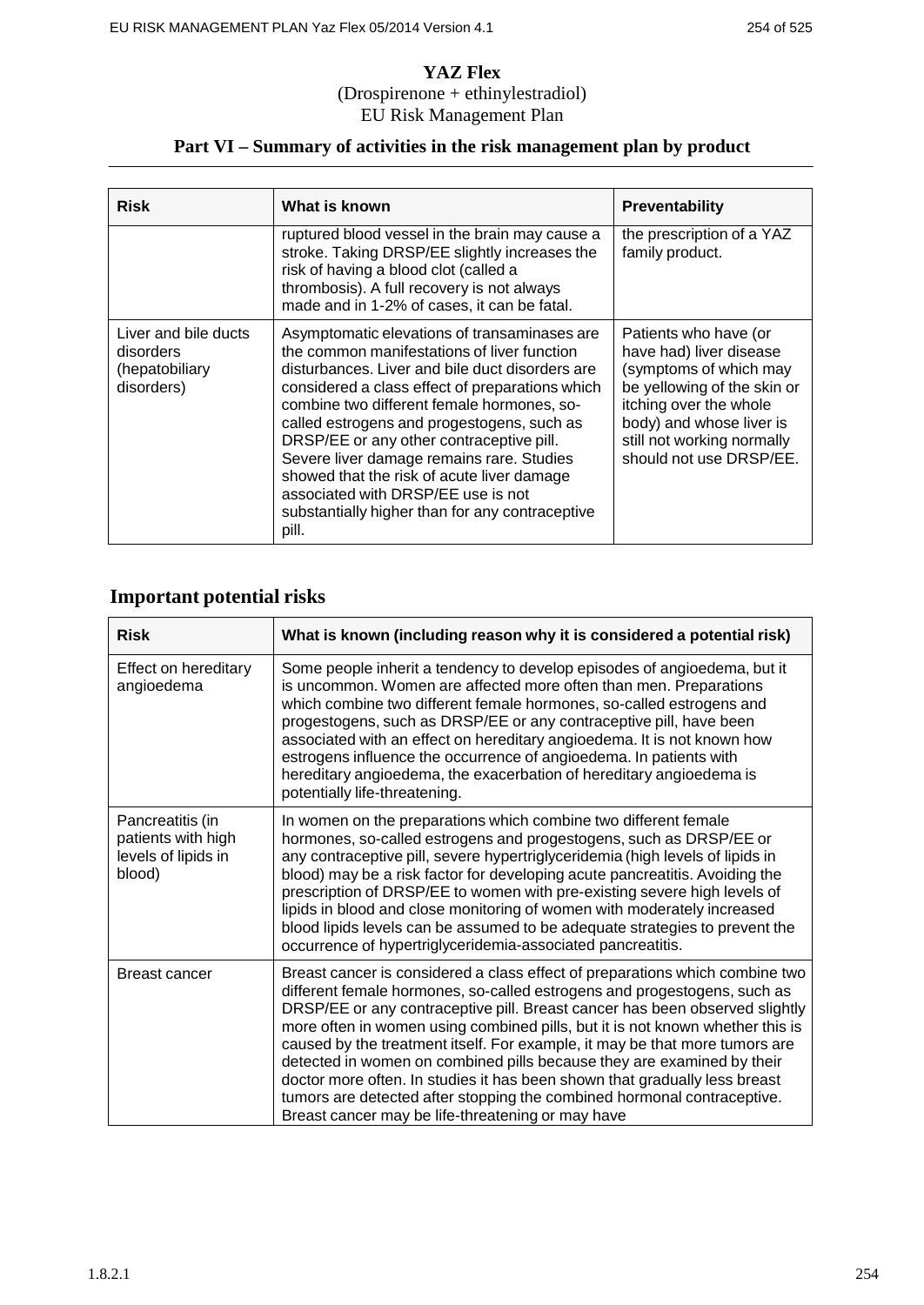# **Part VI – Summary of activities in the risk management plan by product**

| <b>Risk</b>                                            | What is known (including reason why it is considered a potential risk)                                                                                                                                                                                                                                                                                                                                                                                                                                                                                                                                                                                                                                                                               |  |  |
|--------------------------------------------------------|------------------------------------------------------------------------------------------------------------------------------------------------------------------------------------------------------------------------------------------------------------------------------------------------------------------------------------------------------------------------------------------------------------------------------------------------------------------------------------------------------------------------------------------------------------------------------------------------------------------------------------------------------------------------------------------------------------------------------------------------------|--|--|
|                                                        | a fatal outcome. As the risk attributable to DRSP/EE has not been<br>completely established this is seen as a potential risk.                                                                                                                                                                                                                                                                                                                                                                                                                                                                                                                                                                                                                        |  |  |
| Benign and<br>malignant liver<br>tumors                | Benign and malignant liver tumors are considered a class effect of<br>preparations which combine two different female hormones, so-called<br>estrogens and progestogens, such as DRSP/EE or any contraceptive pill. In<br>rare cases, benign liver tumors, and in even fewer cases malignant liver<br>tumors have been reported in contraceptive pill users. In isolated cases,<br>these tumors have led to life-threatening internal bleeding. As the risk<br>attributable to DRSP/EE has not been completely established this is seen as<br>a potential risk.                                                                                                                                                                                      |  |  |
| Cervical cancer                                        | Cervical cancer is considered a class effect of preparations which combine<br>two different female hormones, so-called estrogens and progestogens, such<br>as DRSP/EE or any contraceptive pill. The most important risk factor for<br>cervical cancer is persistent Human Papilloma Virus (HPV) infection. Some<br>studies suggest that long-term use of the pill increases a woman's risk of<br>developing cervical cancer. However, it is not clear to what extent sexual<br>behavior or other factors, such as Human Papilloma Virus, increase this<br>risk. Cervical cancer may be life-threatening or may have a fatal outcome<br>As the risk attributable to DRSP/EE has not been completely established<br>this is seen as a potential risk. |  |  |
| Crohn's disease and<br>ulcerative colitis              | Crohn's disease is a condition that causes inflammation of the wall of the gut.<br>Any part of the gut can be affected. Ulcerative colitis is a disease where<br>inflammation develops in the colon and the rectum (the large intestine). The<br>cause for these conditions is not known and they could affect anyone.<br>Among other potential causes, the preparations which combine two different<br>female hormones, so-called estrogens and progestogens, such as<br>DRSP/EE or any contraceptive pill, have been implicated as possible<br>factors in triggering the disease to start. To date, no evidence has shown<br>that Crohn's disease and ulcerative colitis are independent adverse<br>reactions of DRSP/EE.                          |  |  |
| Insulin<br>resistance/decreased<br>glucose tolerance   | Among other potential causes, the preparations which combine two different<br>female hormones, so-called estrogens and progestogens, such as<br>DRSP/EE or any contraceptive pill, have been implicated as possible<br>factors in triggering insulin resistance, also known as "pre-diabetes", and<br>blood sugar tolerance disorder. Routine patient monitoring is considered a<br>suitable and sufficient method to detect clinically relevant high blood sugar<br>during the treatment with DRSP/EE. Diabetic women should be carefully<br>observed while taking DRSP/EE.                                                                                                                                                                         |  |  |
| Increased blood<br>pressure                            | Blood pressure increase is common and may have numerous causes.<br>Preparations which combine two different female hormones, so-called<br>estrogens and progestogens, such as DRSP/EE or any contraceptive pill,<br>have been associated with the risk of an increase in blood pressure. Since<br>a causal relationship has not been fully established this is seen as potential<br>risk.                                                                                                                                                                                                                                                                                                                                                            |  |  |
| Abnormally high<br>blood concentration<br>of potassium | DRSP/EE products combine two different female hormones; one of them,<br>the progestogen drospirenone (DRSP) has the specific characteristic of<br>increasing sodium and water excretion to weaken the hormone-related fluid                                                                                                                                                                                                                                                                                                                                                                                                                                                                                                                          |  |  |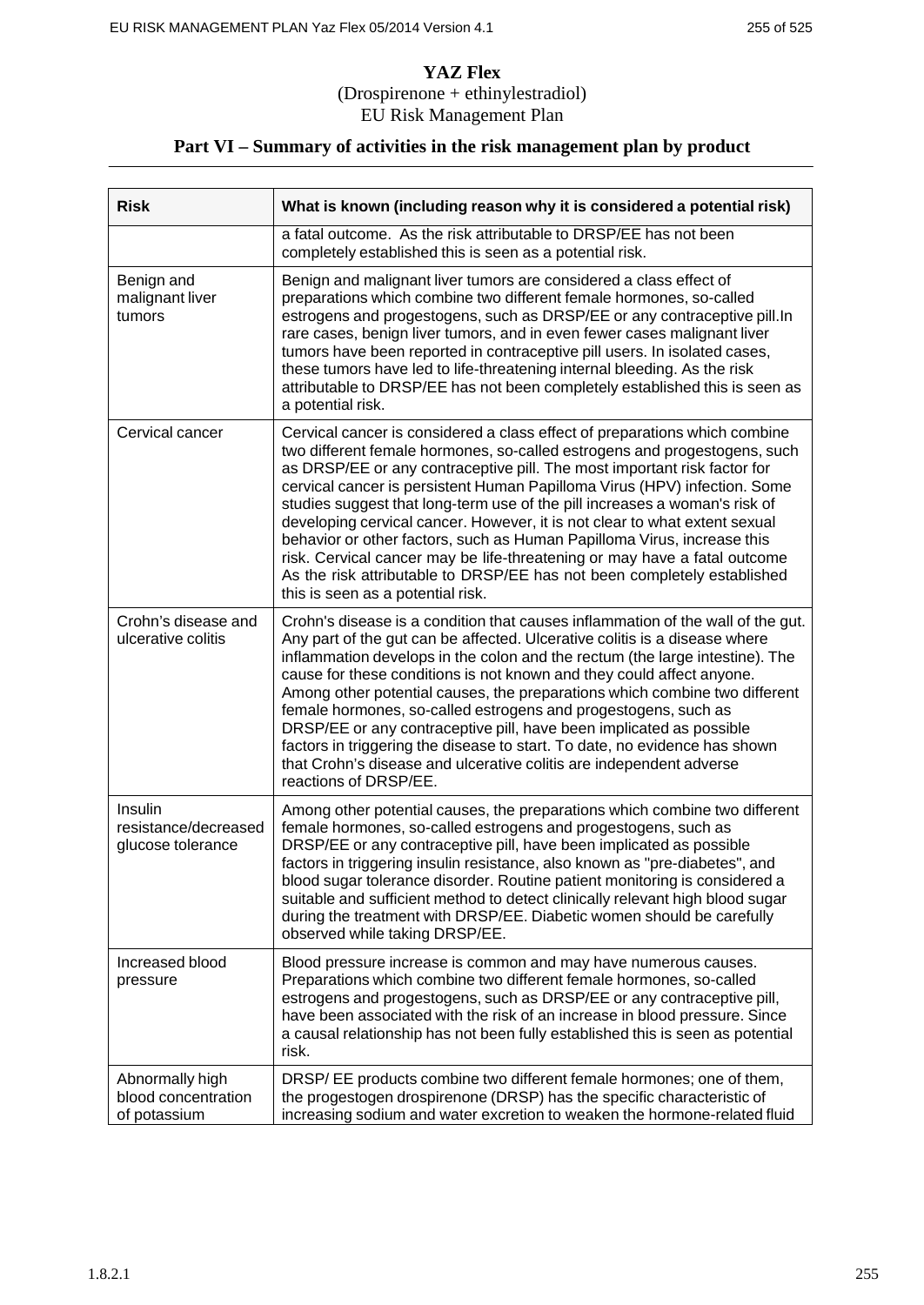# **Part VI – Summary of activities in the risk management plan by product**

| <b>Risk</b>                                                                                                                                                             | What is known (including reason why it is considered a potential risk)                                                                                                                                                                                                                                                                                                                                                                                                                                                                                                                                                                                                                                                                                                                                                                                                                                                                                                                                                                                                                                                                                                                                               |
|-------------------------------------------------------------------------------------------------------------------------------------------------------------------------|----------------------------------------------------------------------------------------------------------------------------------------------------------------------------------------------------------------------------------------------------------------------------------------------------------------------------------------------------------------------------------------------------------------------------------------------------------------------------------------------------------------------------------------------------------------------------------------------------------------------------------------------------------------------------------------------------------------------------------------------------------------------------------------------------------------------------------------------------------------------------------------------------------------------------------------------------------------------------------------------------------------------------------------------------------------------------------------------------------------------------------------------------------------------------------------------------------------------|
| (hyperkalemia)                                                                                                                                                          | retention (occurrence of edema) and inhibiting potassium excretion<br>simultaneously. Normally this effect does not lead to a measurable increase<br>in blood potassium concentration. However, there is a theoretical risk that in<br>patients with kidney disorders, with already high blood concentration of<br>potassium, and additionally using potassium sparing drugs YAZ family<br>products may potentially increase the risk for abnormally high blood<br>concentration of potassium (hyperkalemia).                                                                                                                                                                                                                                                                                                                                                                                                                                                                                                                                                                                                                                                                                                        |
| Worsening of<br>depression                                                                                                                                              | Women taking combined contraceptive pills which combine two different<br>female hormones, so-called estrogens and progestogens, such as YAZ,<br>Yasmin, Yasminelle and YAZ Flex may be at increased risk of worsening of<br>a pre-existing depression. Many psychiatric disorders, in particular mood<br>and anxiety disorders but also depressions, are more common in women<br>than in men. It is assumed that the cyclicity of menstruation and the levels<br>of sex hormones influence mental health and the occurrence of these<br>disorders. From recent studies it cannot be completely excluded that<br>individual women are susceptible to worsening of mood or even depression<br>under use of combined contraceptive pills but there is no indication of a<br>general negative effect. On the contrary, a substantial part of the pill users<br>may even benefit with regards to mood-related disturbances, especially if<br>they are linked to the menstrual period. As the association of worsening of<br>depression with use of YAZ, Yasmin, Yasminelle and YAZ Flex has not<br>been completely established this is seen as a potential risk                                                           |
| Unrecognized<br>pregnancy (for YAZ<br>Flex, used in an<br>extended regimen<br>where the hormone<br>containing pill can be<br>taken up to 124 days<br>without any break) | Women using long cycle regimens, such as YAZ Flex are not necessarily<br>expected to have a menstrual bleeding during that time. Therefore, it is<br>theoretically conceivable that in some users of such a long cycle pill<br>pregnancy may be recognized later than under a conventional intake<br>regimen, However, lack of withdrawal bleeding is not the only sign of<br>pregnancy. Symptoms such as nausea, vomiting, breast tenderness etc.<br>may also lead women to recognize a pregnancy at a relatively early stage<br>and to decide to perform a pregnancy test. Oral contraceptive pills in<br>general are highly reliable drugs to prevent unplanned pregnancy, therefore<br>the risk of a delayed diagnosis of an unwanted pregnancy is deemed rather<br>low. Although pregnancy is unlikely if Yaz Flex is taken as directed, if for<br>any reason, pregnancy is suspected, a pregnancy test should be<br>performed. For women, who are regularly taking other drugs which may be<br>harmful to an unborn child, this may be of particular importance. As the<br>association of unrecognized pregnancy with use of YAZ Flex has not been<br>completely established this is seen as a potential risk. |

# **Missing information**

None.

# **2.5 Summary of additional risk minimization measures by safety concern**

All medicines have a Summary of Product Characteristics (SmPC) which provides physicians, pharmacists and other health care professionals with details on how to use the medicine, the risks and recommendations for minimising them. An abbreviated version of this in lay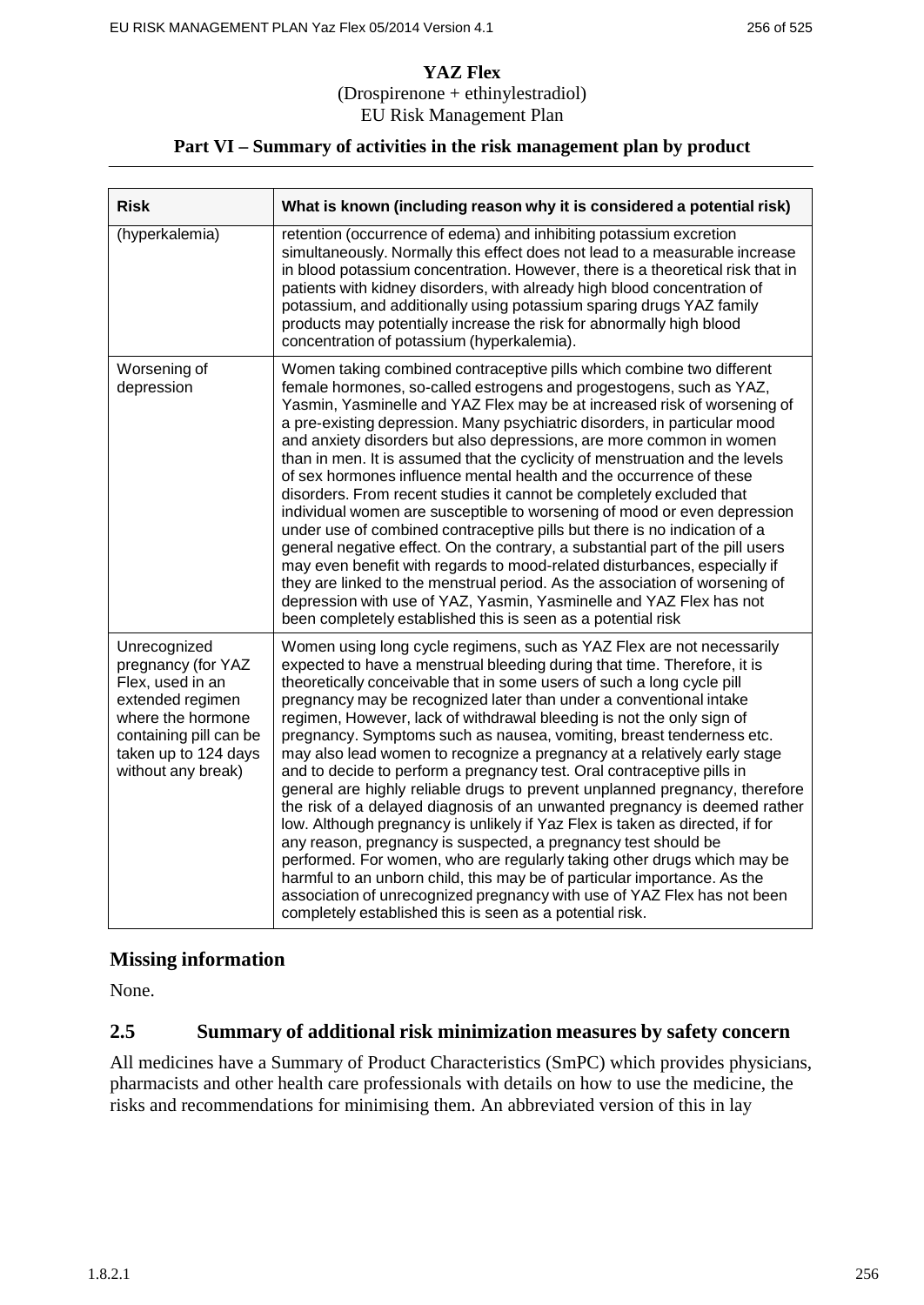#### **Part VI – Summary of activities in the risk management plan by product**

language is provided in the form of the package leaflet (PL). The measures in these documents are known as routine risk minimization measures.

The Summary of Product Characteristics and the Package leaflet for DRSP/EE products can be found in the YAZ Flex EPAR.

DRSP/EE products have special conditions and restrictions for its safe and effective use (additional risk minimization measures). In the CHMP decision pursuant to the article 31 EU referral procedure for CHCs specific measures were mandated with the aim to ensure safe and proper use of CHCs with respect to the increased risk of thrombosis (blood clots in veins and arteries) associated with the class of oral conatceptive pills in general and with this product in particular.

These additional risk minimization measures are for the following risk:

#### **Blood clots (thromboembolic events {TEE})**

**Risk minimization measure(s): Healthcare professionals information and patients education**

Objective and rationale: Healthcare professionals and patients to understand the risk of blood clots and the appropriate management of this risk to minimise its occurrence and its severity.

Additionalriskminimizationmeasure: Direct-to Healthcare Professionals-Communication, i.e. a letter directly sent to health care professionals for information

- describes the outcome of the procedure of the European Medicine Agency which assessed the risk of blood clots of combined hormonal contraceptives
- reminds prescribers of the risk having blood clots in the venous and arterial vessels with all combined contraceptives independent of the individual preparations, and gives information on the relative risk of having blood clots with individual preparations
- reminds prescribers of conditions (e.g. diseases in the medical history/ contraindications) and risk factors which identify patients who have a higher likelihood for developing blood clots and for whom combined contraceptives should not be prescribed
- reminds prescribers that it is important that patients know the risk and in addition the signs of events which are associated with blood clots in the vessels
- provides room for optional text passages to be considered by national competent authorities The optional passages contain information that additional guidance documents will be developed (e.g. a prescriber checklist or a patient information card (provided with the packet or by the prescribing physician or on a website)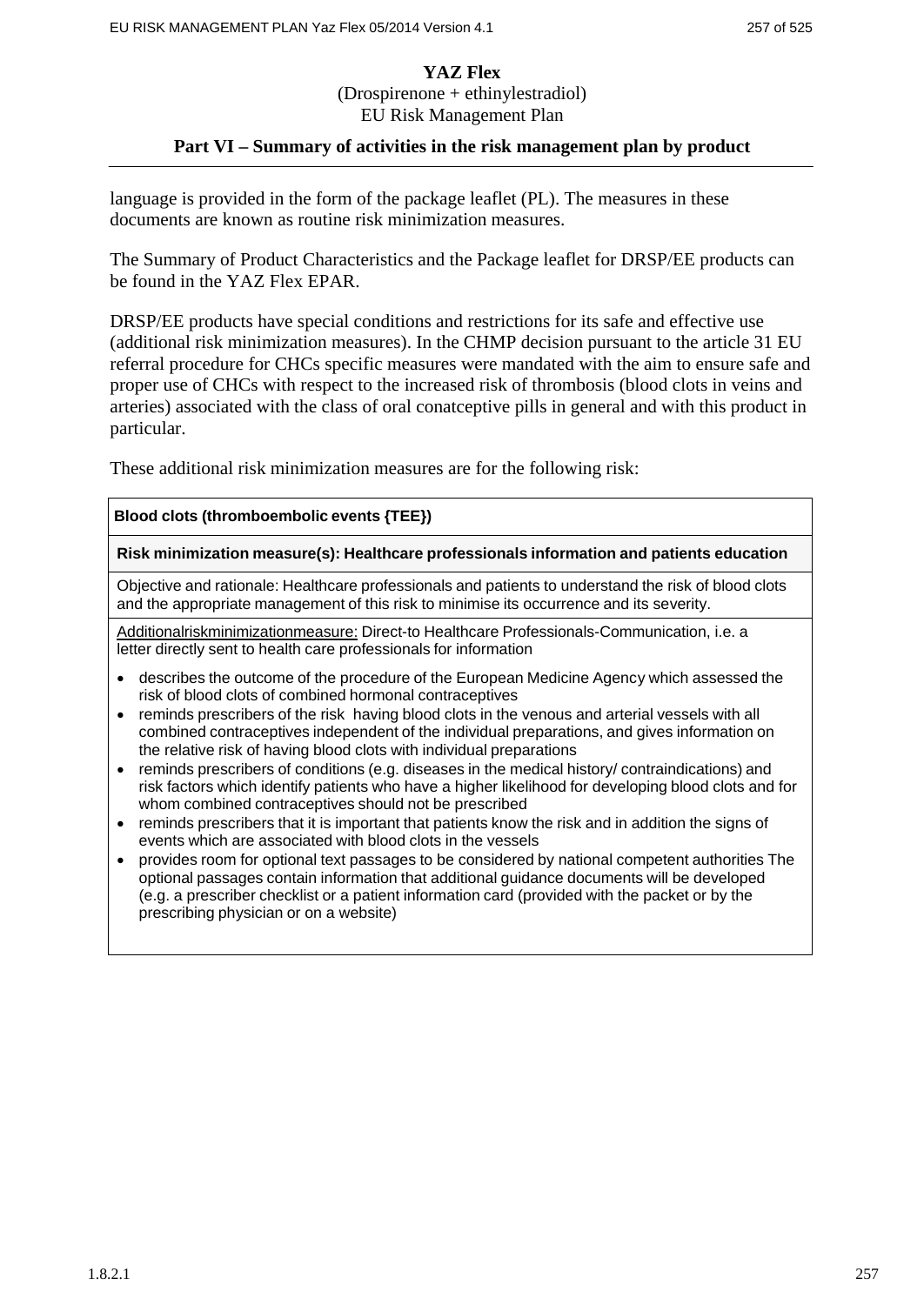# **Part VI – Summary of activities in the risk management plan by product**

# **2.6 Planned post-authorization development plan**

### **List of studies in post-authorization development plan**

| <b>Study/activity</b> | <b>Objectives</b>                                                                                                                                                                                                                                                                                                                                                             | <b>Safety</b><br>concerns/efficacy<br>issue addressed                                                       | <b>Status</b>                                                                                                                 | <b>Planned date</b><br>for<br>submission of<br>(interim and)<br>final results |
|-----------------------|-------------------------------------------------------------------------------------------------------------------------------------------------------------------------------------------------------------------------------------------------------------------------------------------------------------------------------------------------------------------------------|-------------------------------------------------------------------------------------------------------------|-------------------------------------------------------------------------------------------------------------------------------|-------------------------------------------------------------------------------|
| <b>INAS-Flex</b>      | Compare incidence<br>rates for VTE and<br>ATE in women<br>exposed to<br>Flexyess <sup>®</sup> with<br>women exposed to<br>conventional COC<br>regimens including<br>DRSP/EE<br>containing<br>formulations.<br>Evaluation of the<br>incidences of cancer<br>(including sex-<br>hormone dependent<br>malignancies), of<br>pregnancy<br>outcomes and of<br>utilization patterns. | VTE, ATE, cancer<br>(including sex-<br>hormone<br>dependent<br>malignancies), and<br>pregnancy<br>outcomes) | Cancelled<br>Not feasible<br>(limited launch<br>in one country<br>only in Europe<br>resulting in<br>insufficient<br>exposure) | Not applicable                                                                |

# **Studies which are a condition of the marketing authorization**

None of the above studies is a condition of the marketing authorization.

# **2.7 Summary of changes to the Risk Management Plan over time**

The classification of safety concerns into identified and potential risks as presented in the current EU-RMP differs from the preceding EU-RMP documents for some of the DRSPcontaining COC products as they were compiled in the years between 2007 and 2011. The current classification results from Bayer´s review of existing data on these risks, of which all (except hyperkalemia) are applicable for the class of combined hormonal contraceptives (CHCs). Bayer has re-evaluated the classification into identified and potential risks for the whole range of its COCs products and has come to the conclusion that this classification is adequately representing the available evidence in support of the association of these risks with the intake of COCs. For the risk "increase of blood pressure" for drospirenone with its unique antimineralocorticoid characteristics and the subsequent blood pressure lowering effect the